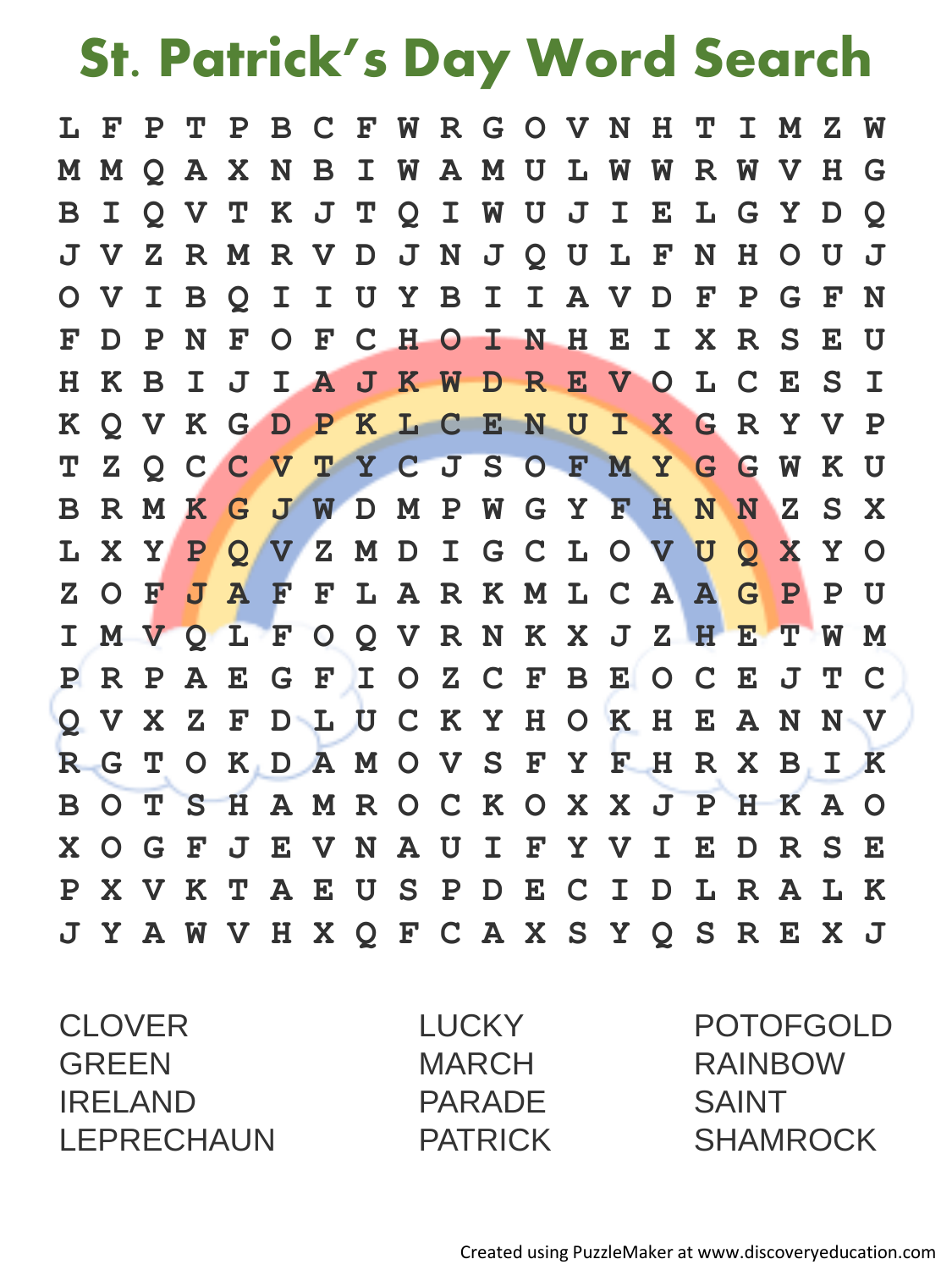

## **6. r n w a b o i \_\_\_\_\_\_\_\_\_\_\_\_\_**